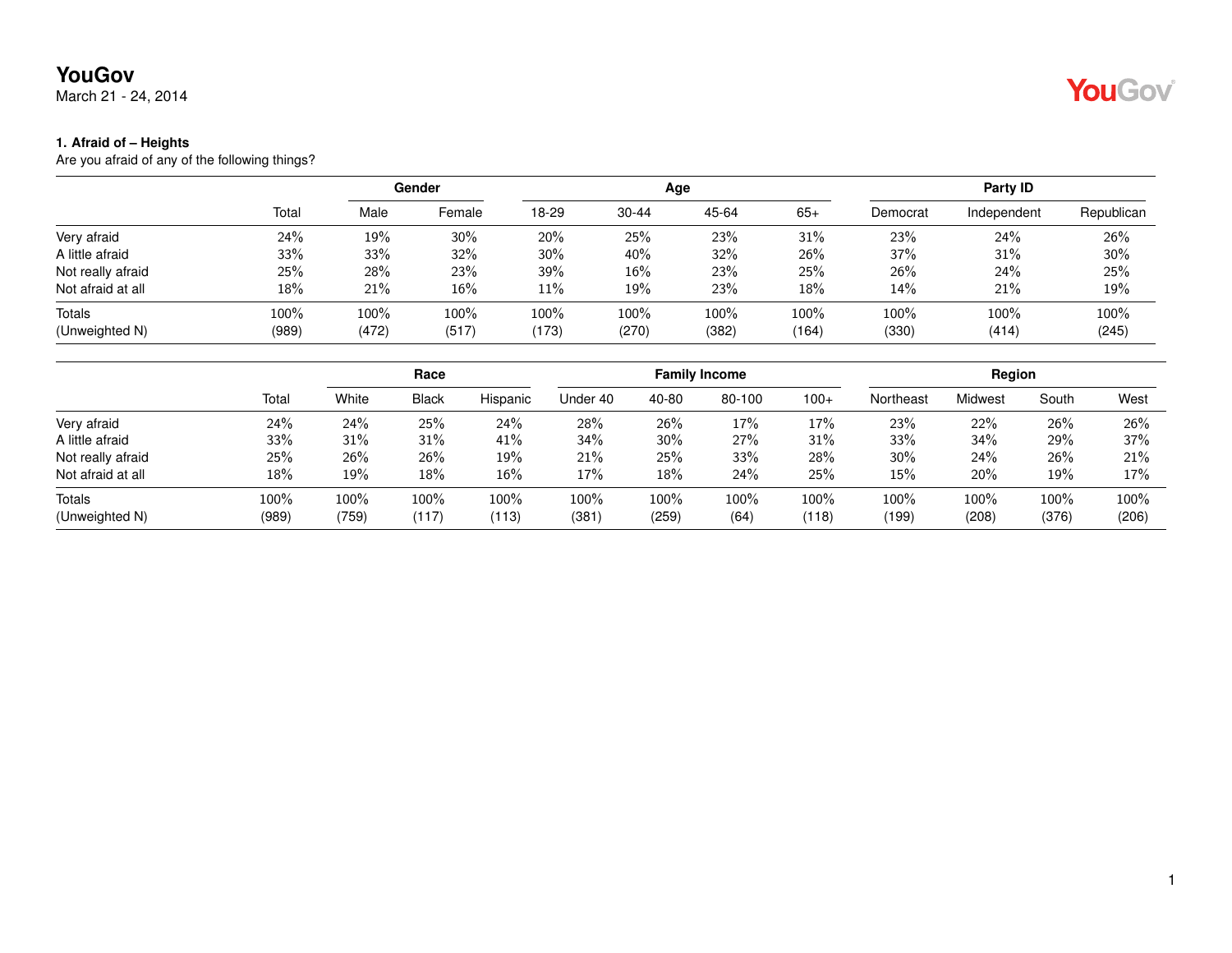March 21 - 24, 2014

## YouGov®

#### **2. Afraid of – Public speaking**

|               | Gender        |                  |                  |               |               | Party ID      |               |               |               |
|---------------|---------------|------------------|------------------|---------------|---------------|---------------|---------------|---------------|---------------|
| Total         | Male          | Female           | 18-29            | $30 - 44$     | 45-64         | $65+$         | Democrat      | Independent   | Republican    |
| 20%           | 16%           | 24%              | 20%              | 29%           | 17%           | 12%           | 23%           | 16%           | 24%           |
| 36%           | 33%           | 38%              | 38%              | 36%           | 32%           | 38%           | 35%           | 38%           | 32%           |
| 22%           | 22%           | 22%              | 20%              | 17%           | 25%           | 26%           | 18%           | 24%           | 22%           |
| 23%           | 29%           | $16\%$           | 22%              | 18%           | 26%           | 24%           | 23%           | 22%           | 22%           |
| 100%<br>(990) | 100%<br>(473) | $100\%$<br>(517) | $100\%$<br>(174) | 100%<br>(269) | 100%<br>(383) | 100%<br>(164) | 100%<br>(332) | 100%<br>(414) | 100%<br>(244) |
|               |               |                  |                  |               |               | Age           |               |               |               |

|                   |       |       | Race         |          |          |       | <b>Family Income</b> |        | Region    |         |       |       |
|-------------------|-------|-------|--------------|----------|----------|-------|----------------------|--------|-----------|---------|-------|-------|
|                   | Total | White | <b>Black</b> | Hispanic | Under 40 | 40-80 | 80-100               | $100+$ | Northeast | Midwest | South | West  |
| Very afraid       | 20%   | 19%   | $15\%$       | 29%      | 22%      | 22%   | 8%                   | $15\%$ | 13%       | 24%     | 19%   | 23%   |
| A little afraid   | 36%   | 36%   | 33%          | 33%      | 38%      | 37%   | 26%                  | 26%    | 39%       | 34%     | 38%   | 30%   |
| Not really afraid | 22%   | 22%   | 25%          | 21%      | 19%      | 23%   | 42%                  | 24%    | 25%       | 20%     | 23%   | 21%   |
| Not afraid at all | 23%   | 23%   | 27%          | 17%      | 21%      | 18%   | 23%                  | 35%    | 24%       | 21%     | 21%   | 27%   |
| Totals            | 100%  | 100%  | 100%         | 100%     | 100%     | 100%  | 100%                 | 100%   | 100%      | 100%    | 100%  | 100%  |
| (Unweighted N)    | (990) | (758) | (117)        | (115)    | (380)    | (262) | (64)                 | (119)  | (198)     | (208)   | (375) | (209) |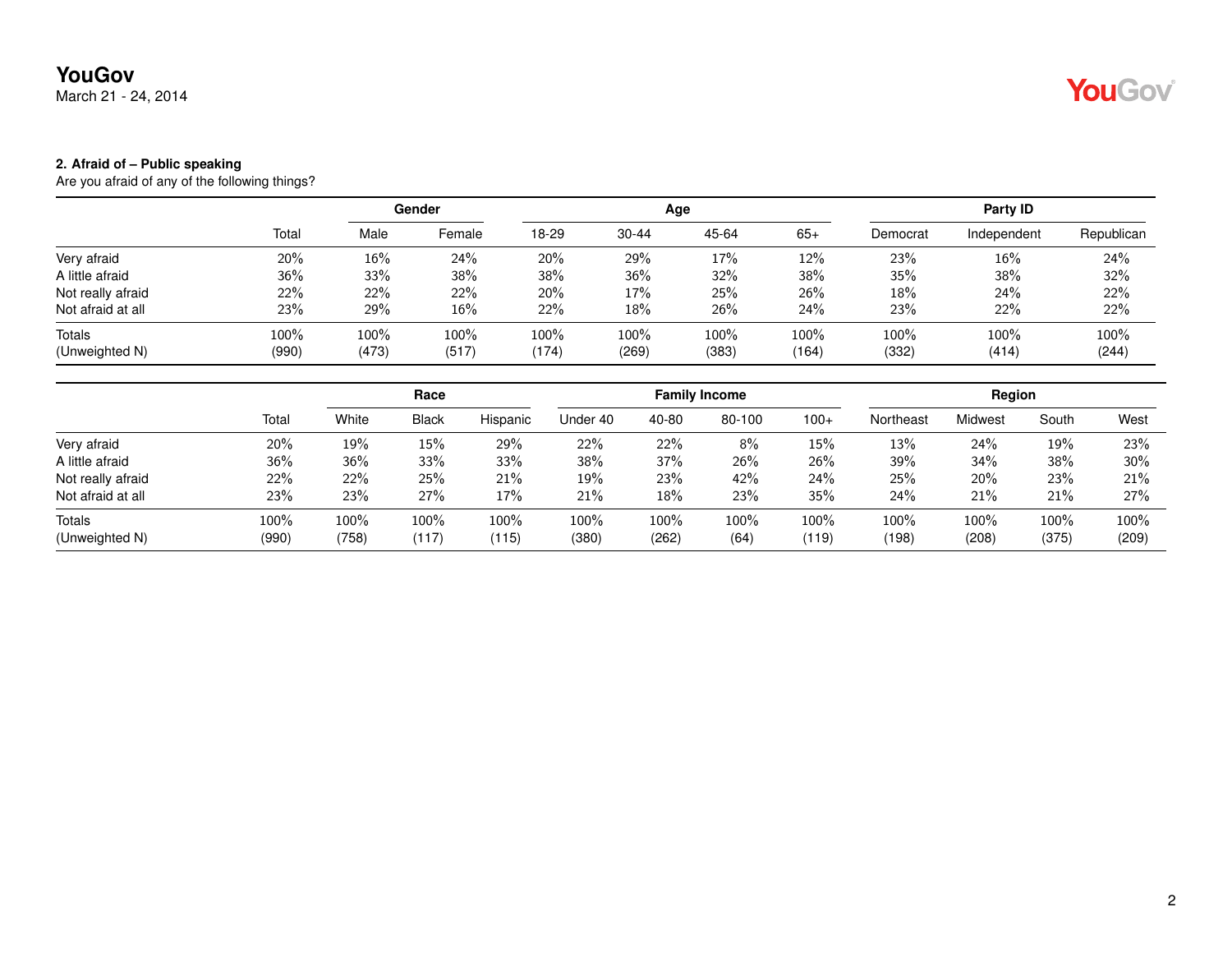March 21 - 24, 2014

#### **3. Afraid of – Snakes**

Are you afraid of any of the following things?

|                   |       | Gender |         |       |           | Age   | Party ID |          |             |            |
|-------------------|-------|--------|---------|-------|-----------|-------|----------|----------|-------------|------------|
|                   | Total | Male   | Female  | 18-29 | $30 - 44$ | 45-64 | $65+$    | Democrat | Independent | Republican |
| Very afraid       | 32%   | 19%    | 44%     | 25%   | 29%       | 31%   | 46%      | 36%      | 29%         | 32%        |
| A little afraid   | 32%   | 35%    | 28%     | 36%   | 31%       | 29%   | 33%      | 32%      | 31%         | 34%        |
| Not really afraid | 19%   | 22%    | $16\%$  | 21%   | 20%       | 19%   | $16\%$   | 20%      | 20%         | 16%        |
| Not afraid at all | 18%   | 24%    | 12%     | 18%   | 20%       | 21%   | 6%       | 13%      | 20%         | 18%        |
| Totals            | 100%  | 100%   | $100\%$ | 100%  | 100%      | 100%  | 100%     | 100%     | $100\%$     | 100%       |
| (Unweighted N)    | (991) | (474)  | (517)   | (174) | (269)     | (384) | (164)    | (330)    | (413)       | (248)      |

|                   |       | Race  |              |          |          |       | <b>Family Income</b> |        | Region    |         |       |       |
|-------------------|-------|-------|--------------|----------|----------|-------|----------------------|--------|-----------|---------|-------|-------|
|                   | Total | White | <b>Black</b> | Hispanic | Under 40 | 40-80 | 80-100               | $100+$ | Northeast | Midwest | South | West  |
| Very afraid       | 32%   | 28%   | 52%          | 37%      | 35%      | 28%   | 37%                  | 26%    | 33%       | 30%     | 34%   | 30%   |
| A little afraid   | 32%   | 32%   | 23%          | 36%      | 30%      | 34%   | 34%                  | 37%    | 29%       | 27%     | 36%   | 31%   |
| Not really afraid | 19%   | 21%   | 14%          | 11%      | 19%      | 20%   | 16%                  | 16%    | 16%       | 23%     | 18%   | 18%   |
| Not afraid at all | 18%   | 19%   | 12%          | 15%      | 16%      | 18%   | 14%                  | 22%    | 21%       | 21%     | 12%   | 21%   |
| Totals            | 100%  | 100%  | 100%         | 100%     | 100%     | 100%  | 100%                 | 100%   | 100%      | 100%    | 100%  | 100%  |
| (Unweighted N)    | (991) | (760) | (117)        | (114)    | (379)    | (263) | (64)                 | (119)  | (200)     | (207)   | (376) | (208) |

## YouGov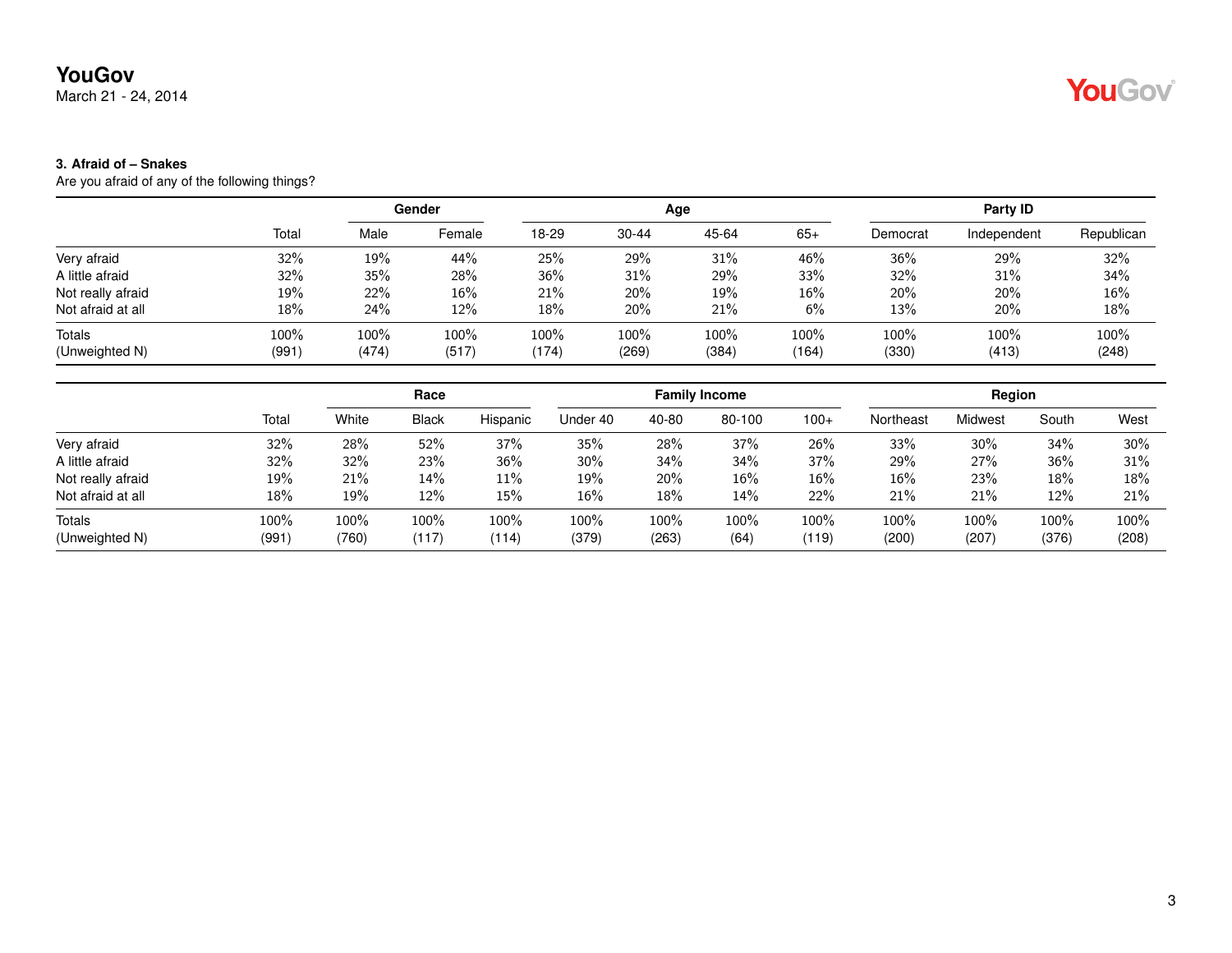March 21 - 24, 2014

## YouGov

#### **4. Afraid of – Being closed in a small space**

|                          |               | <b>Gender</b>    |                  |               |                  | Age           | Party ID      |                  |               |               |
|--------------------------|---------------|------------------|------------------|---------------|------------------|---------------|---------------|------------------|---------------|---------------|
|                          | Total         | Male             | Female           | 18-29         | $30 - 44$        | 45-64         | $65+$         | Democrat         | Independent   | Republican    |
| Very afraid              | 15%           | $10\%$           | 20%              | 14%           | 13%              | 17%           | 16%           | 17%              | 16%           | 11%           |
| A little afraid          | 27%           | 24%              | 31%              | 29%           | 28%              | 25%           | 31%           | 23%              | 28%           | 33%           |
| Not really afraid        | 25%           | 28%              | 22%              | 30%           | 19%              | 25%           | 27%           | 27%              | 23%           | 26%           |
| Not afraid at all        | 33%           | 38%              | 27%              | 27%           | 40%              | 33%           | 27%           | 33%              | 34%           | 30%           |
| Totals<br>(Unweighted N) | 100%<br>(986) | $100\%$<br>(469) | $100\%$<br>(517) | 100%<br>(175) | $100\%$<br>(268) | 100%<br>(380) | 100%<br>(163) | $100\%$<br>(328) | 100%<br>(413) | 100%<br>(245) |

|                   |       |       |              | Race     |          |       | <b>Family Income</b> |        | Region    |         |       |       |
|-------------------|-------|-------|--------------|----------|----------|-------|----------------------|--------|-----------|---------|-------|-------|
|                   | Total | White | <b>Black</b> | Hispanic | Under 40 | 40-80 | 80-100               | $100+$ | Northeast | Midwest | South | West  |
| Very afraid       | 15%   | 14%   | 17%          | 17%      | 17%      | 12%   | 12%                  | 18%    | 17%       | 18%     | 13%   | 14%   |
| A little afraid   | 27%   | 28%   | 23%          | 29%      | 29%      | 28%   | 35%                  | 21%    | 25%       | 23%     | 28%   | 32%   |
| Not really afraid | 25%   | 26%   | 21%          | 23%      | 22%      | 27%   | 23%                  | 28%    | 30%       | 20%     | 25%   | 26%   |
| Not afraid at all | 33%   | 32%   | 38%          | 31%      | 33%      | 32%   | 31%                  | 33%    | 28%       | 38%     | 34%   | 28%   |
| Totals            | 100%  | 100%  | 100%         | 100%     | 100%     | 100%  | 100%                 | 100%   | 100%      | 100%    | 100%  | 100%  |
| (Unweighted N)    | (986) | (757) | (115)        | (114)    | (379)    | (259) | (63)                 | (119)  | (199)     | (207)   | (372) | (208) |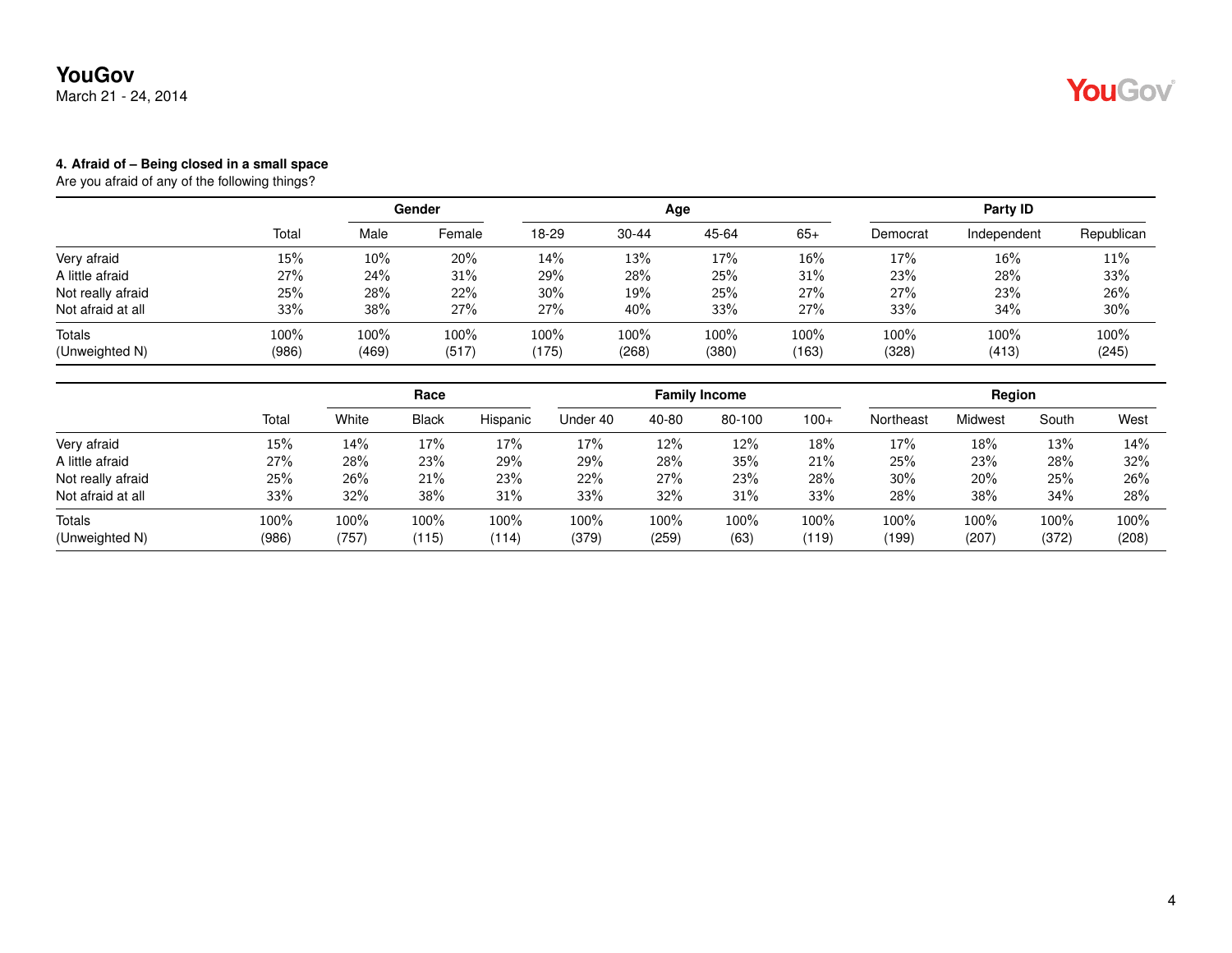March 21 - 24, 2014

# YouGov

#### **5. Afraid of – Spiders**

|                   |       | Gender |        |       |           | Age   | Party ID |          |             |            |
|-------------------|-------|--------|--------|-------|-----------|-------|----------|----------|-------------|------------|
|                   | Total | Male   | Female | 18-29 | $30 - 44$ | 45-64 | $65+$    | Democrat | Independent | Republican |
| Very afraid       | 19%   | 13%    | 25%    | 25%   | 24%       | 13%   | 15%      | 21%      | 18%         | 18%        |
| A little afraid   | 29%   | 25%    | 33%    | 40%   | 21%       | 25%   | 34%      | 32%      | 24%         | 33%        |
| Not really afraid | 26%   | 30%    | 22%    | 22%   | 26%       | 27%   | 28%      | 20%      | 31%         | 25%        |
| Not afraid at all | 26%   | 33%    | 20%    | 13%   | 29%       | 34%   | 24%      | 27%      | 27%         | 24%        |
| Totals            | 100%  | 100%   | 100%   | 100%  | $100\%$   | 100%  | 100%     | 100%     | 100%        | 100%       |
| (Unweighted N)    | (990) | (472)  | (518)  | (174) | (268)     | (384) | (164)    | (332)    | (412)       | (246)      |

|                   |       |       | Race         |          |          |       | <b>Family Income</b> |        |           | Region  |       |       |
|-------------------|-------|-------|--------------|----------|----------|-------|----------------------|--------|-----------|---------|-------|-------|
|                   | Total | White | <b>Black</b> | Hispanic | Under 40 | 40-80 | 80-100               | $100+$ | Northeast | Midwest | South | West  |
| Very afraid       | 19%   | 17%   | 32%          | 19%      | 22%      | 18%   | 10%                  | 11%    | 20%       | 16%     | 20%   | 18%   |
| A little afraid   | 29%   | 29%   | 23%          | 33%      | 28%      | 31%   | 27%                  | 30%    | 32%       | 27%     | 29%   | 28%   |
| Not really afraid | 26%   | 27%   | 19%          | 25%      | 26%      | 26%   | 37%                  | 28%    | 23%       | 25%     | 26%   | 28%   |
| Not afraid at all | 26%   | 27%   | 25%          | 24%      | 23%      | 25%   | 25%                  | 31%    | 25%       | 32%     | 25%   | 25%   |
| Totals            | 100%  | 100%  | 100%         | 100%     | 100%     | 100%  | 100%                 | 100%   | 100%      | 100%    | 100%  | 100%  |
| (Unweighted N)    | (990) | (758) | (118)        | (114)    | (382)    | (261) | (64)                 | (118)  | (199)     | (208)   | (374) | (209) |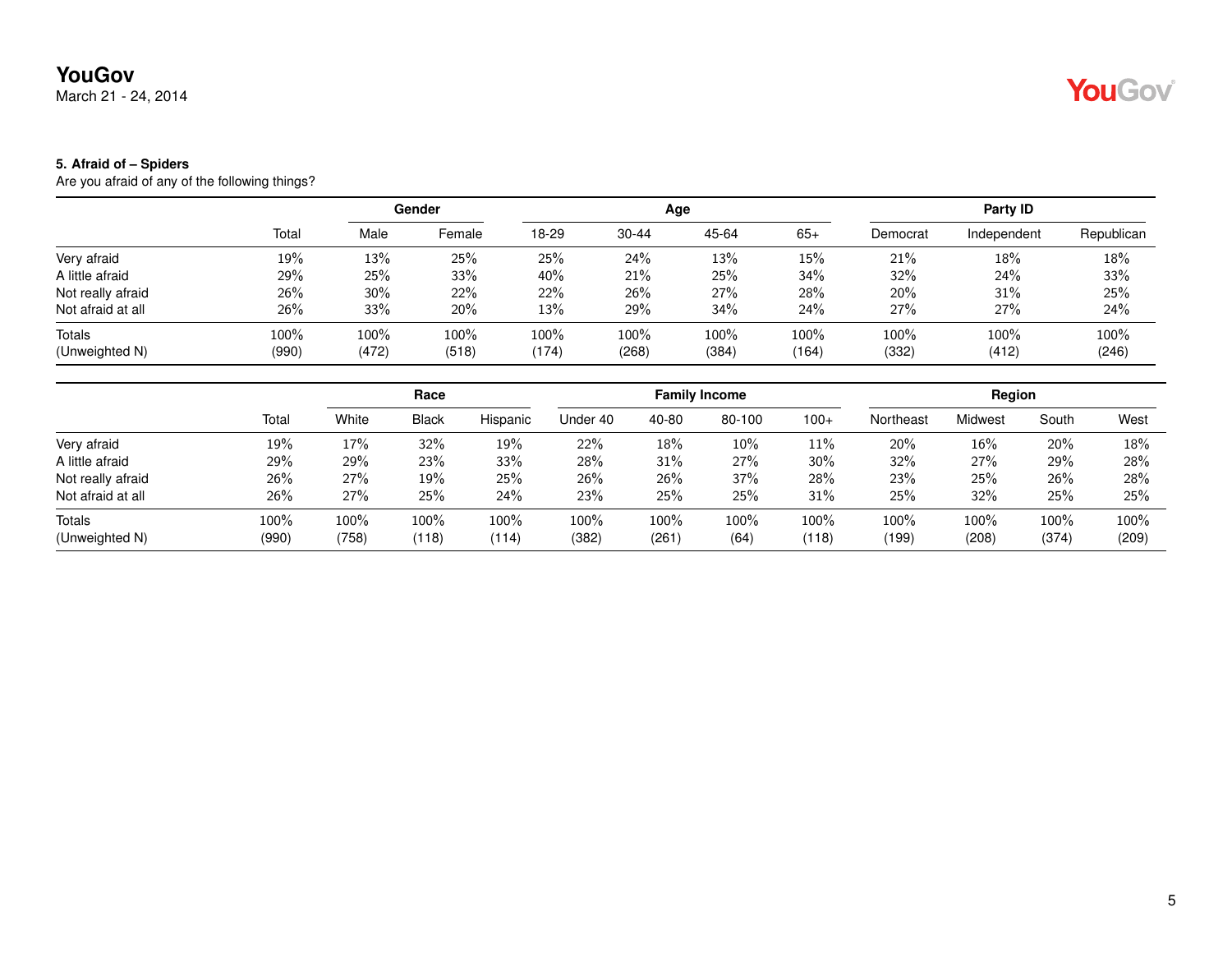March 21 - 24, 2014

# YouGov®

#### **6. Afraid of – Flying on an airplane**

|                          |               | Gender        |                  |                  |               | Age           | Party ID      |               |               |               |
|--------------------------|---------------|---------------|------------------|------------------|---------------|---------------|---------------|---------------|---------------|---------------|
|                          | Total         | Male          | Female           | 18-29            | $30 - 44$     | 45-64         | $65+$         | Democrat      | Independent   | Republican    |
| Very afraid              | 14%           | 10%           | 18%              | 18%              | 17%           | 10%           | 12%           | $16\%$        | 14%           | 11%           |
| A little afraid          | 24%           | 22%           | 25%              | 29%              | 28%           | 19%           | 21%           | 25%           | 23%           | 25%           |
| Not really afraid        | 22%           | 22%           | 21%              | 21%              | 18%           | 23%           | 24%           | 20%           | 21%           | 26%           |
| Not afraid at all        | 41%           | 45%           | $36\%$           | 32%              | 37%           | 47%           | 43%           | 39%           | 43%           | 38%           |
| Totals<br>(Unweighted N) | 100%<br>(988) | 100%<br>(473) | $100\%$<br>(515) | $100\%$<br>(171) | 100%<br>(269) | 100%<br>(384) | 100%<br>(164) | 100%<br>(330) | 100%<br>(412) | 100%<br>(246) |
|                          |               |               |                  |                  |               |               |               |               |               |               |

|                   |       |       | Race         |          |          |       | <b>Family Income</b> |        |           | Region  |       |       |
|-------------------|-------|-------|--------------|----------|----------|-------|----------------------|--------|-----------|---------|-------|-------|
|                   | Total | White | <b>Black</b> | Hispanic | Under 40 | 40-80 | 80-100               | $100+$ | Northeast | Midwest | South | West  |
| Very afraid       | 14%   | 11%   | 20%          | 25%      | 19%      | 11%   | 4%                   | 3%     | 11%       | 14%     | 17%   | 11%   |
| A little afraid   | 24%   | 22%   | 32%          | 29%      | 26%      | 25%   | 21%                  | 14%    | 25%       | 22%     | 24%   | 24%   |
| Not really afraid | 22%   | 24%   | 16%          | 13%      | 21%      | 23%   | 20%                  | 26%    | 25%       | 24%     | 20%   | 19%   |
| Not afraid at all | 41%   | 43%   | 31%          | 33%      | 34%      | 41%   | 55%                  | 56%    | 40%       | 40%     | 38%   | 46%   |
| Totals            | 100%  | 100%  | 100%         | 100%     | 100%     | 100%  | 100%                 | 100%   | 100%      | 100%    | 100%  | 100%  |
| (Unweighted N)    | (988) | (760) | (115)        | (113)    | (381)    | (261) | (63)                 | (119)  | (197)     | (206)   | (376) | (209) |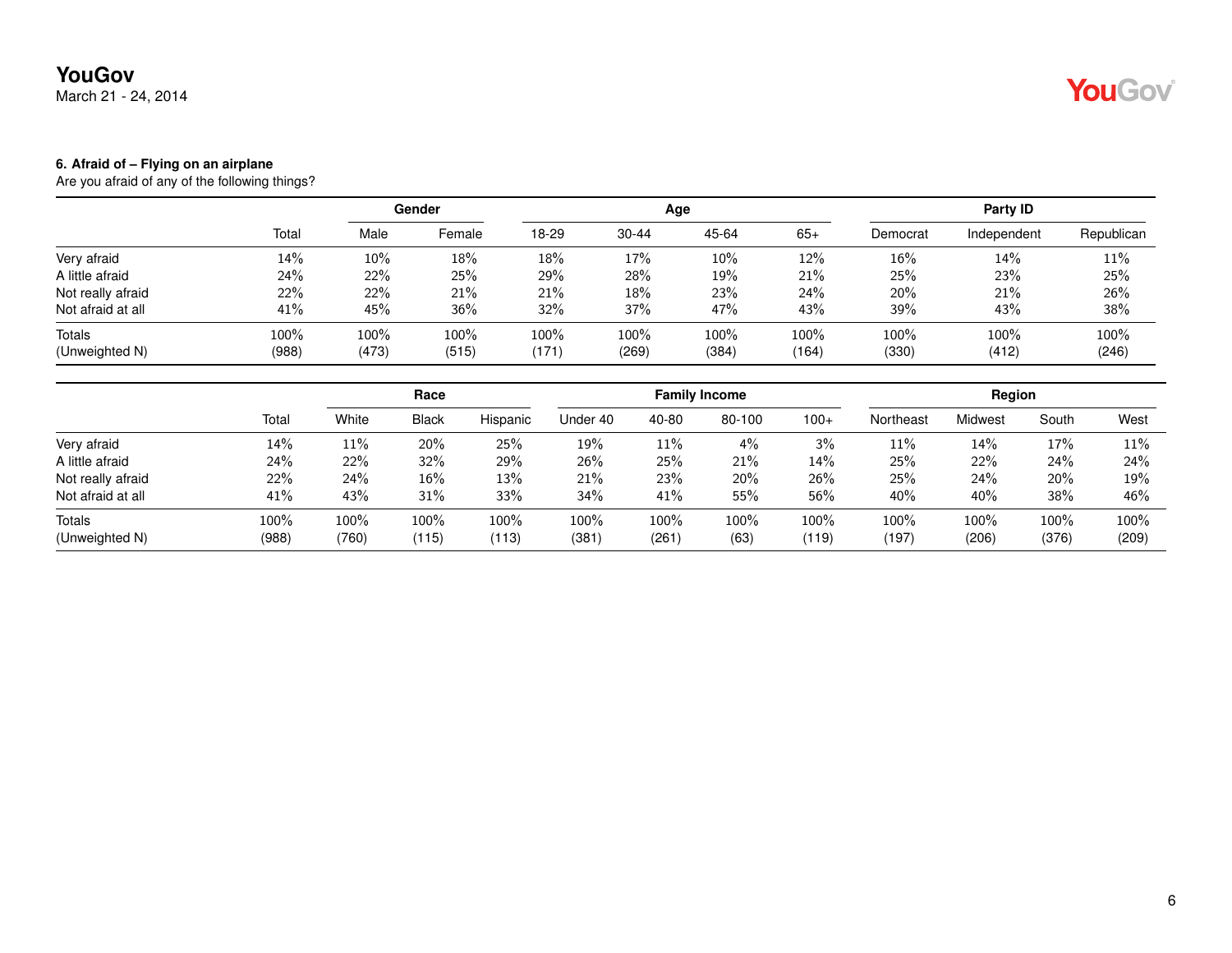March 21 - 24, 2014

## YouGov

#### **7. Afraid of – Needles and getting shots**

|                   |       | Gender |        |         |       | Age   |        | Party ID |             |            |  |
|-------------------|-------|--------|--------|---------|-------|-------|--------|----------|-------------|------------|--|
|                   | Total | Male   | Female | 18-29   | 30-44 | 45-64 | $65+$  | Democrat | Independent | Republican |  |
| Very afraid       | 9%    | 8%     | 10%    | 15%     | 11%   | 5%    | $5\%$  | 6%       | 9%          | 12%        |  |
| A little afraid   | 20%   | 19%    | 20%    | 29%     | 22%   | 17%   | $10\%$ | 23%      | 20%         | 15%        |  |
| Not really afraid | 23%   | 22%    | 24%    | 24%     | 23%   | 23%   | 24%    | 25%      | 20%         | 27%        |  |
| Not afraid at all | 48%   | 51%    | 46%    | 32%     | 45%   | 55%   | 60%    | 46%      | 51%         | 46%        |  |
| Totals            | 100%  | 100%   | 100%   | $100\%$ | 100%  | 100%  | 100%   | 100%     | $100\%$     | 100%       |  |
| (Unweighted N)    | (990) | (473)  | (517)  | (172)   | (269) | (385) | (164)  | (330)    | (414)       | (246)      |  |

|                   |       |       | Race         |          |          |       | <b>Family Income</b> |        |           | Region  |       |       |
|-------------------|-------|-------|--------------|----------|----------|-------|----------------------|--------|-----------|---------|-------|-------|
|                   | Total | White | <b>Black</b> | Hispanic | Under 40 | 40-80 | 80-100               | $100+$ | Northeast | Midwest | South | West  |
| Very afraid       | 9%    | 8%    | 14%          | 7%       | $9\%$    | 9%    | 5%                   | 6%     | 9%        | 10%     | 5%    | 13%   |
| A little afraid   | 20%   | 18%   | 21%          | 30%      | 20%      | 22%   | 9%                   | 21%    | 18%       | 17%     | 22%   | 20%   |
| Not really afraid | 23%   | 24%   | 26%          | 16%      | 22%      | 29%   | 29%                  | 22%    | 26%       | 23%     | 24%   | 21%   |
| Not afraid at all | 48%   | 50%   | 38%          | 47%      | 49%      | 40%   | 57%                  | 51%    | 47%       | 50%     | 49%   | 46%   |
| Totals            | 100%  | 100%  | 100%         | 100%     | 100%     | 100%  | 100%                 | 100%   | 100%      | 100%    | 100%  | 100%  |
| (Unweighted N)    | (990) | (759) | (116)        | (115)    | (380)    | (263) | (64)                 | (119)  | (198)     | (208)   | (375) | (209) |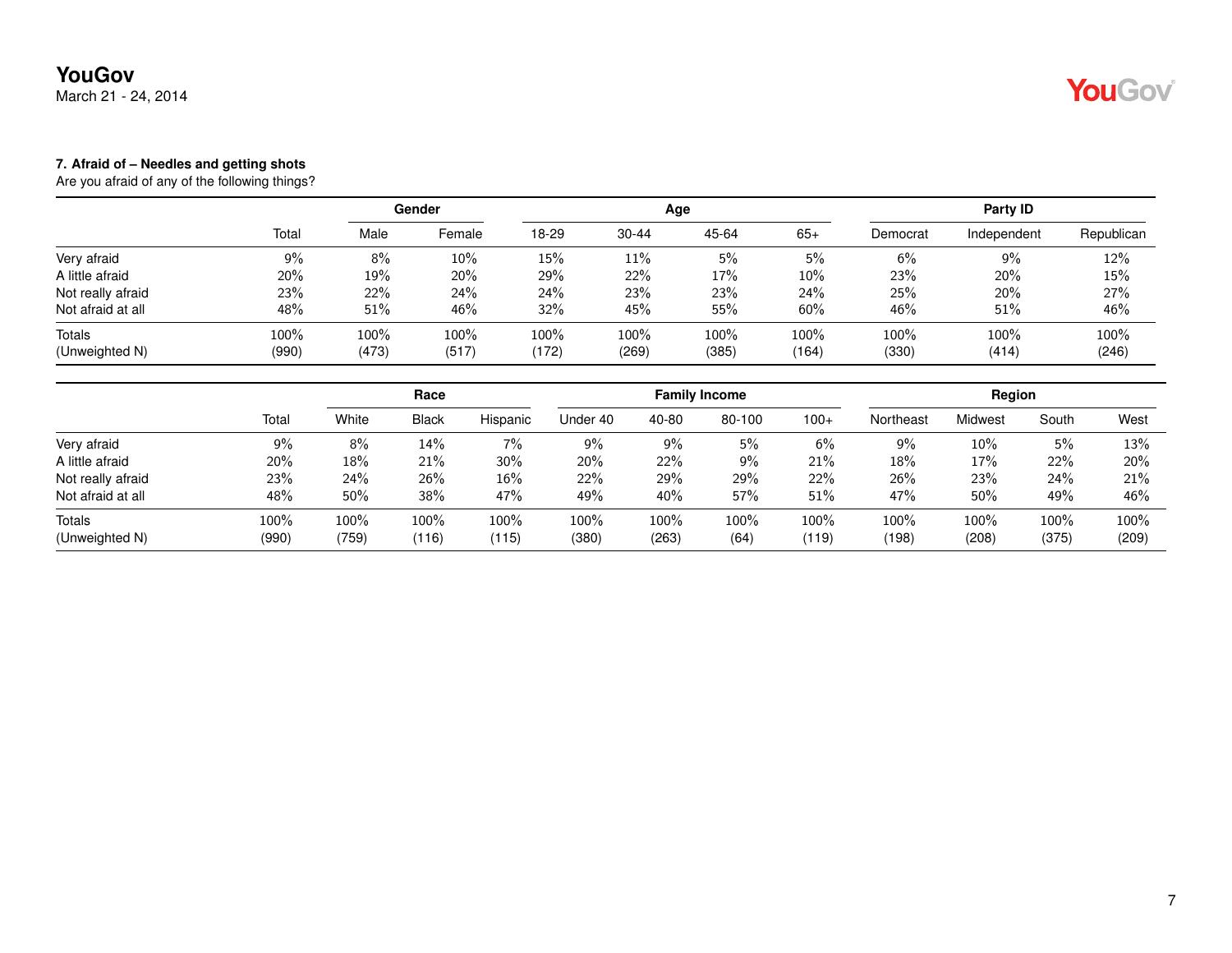March 21 - 24, 2014

# YouGov®

### **8. Afraid of – Crowds**

|                   |       | <b>Gender</b> |        |       |           | Age   |       | Party ID |             |            |  |
|-------------------|-------|---------------|--------|-------|-----------|-------|-------|----------|-------------|------------|--|
|                   | Total | Male          | Female | 18-29 | $30 - 44$ | 45-64 | $65+$ | Democrat | Independent | Republican |  |
| Very afraid       | 5%    | 4%            | 6%     | 6%    | 9%        | 4%    | $1\%$ | 7%       | $4\%$       | 5%         |  |
| A little afraid   | 19%   | 16%           | 22%    | 27%   | 25%       | 13%   | 13%   | 19%      | 21%         | 16%        |  |
| Not really afraid | 30%   | 27%           | 32%    | 27%   | 24%       | 33%   | 36%   | $30\%$   | 27%         | 34%        |  |
| Not afraid at all | 46%   | 52%           | 40%    | 40%   | 42%       | 49%   | 50%   | 43%      | 48%         | 45%        |  |
| Totals            | 100%  | 100%          | 100%   | 100%  | 100%      | 100%  | 100%  | 100%     | 100%        | 100%       |  |
| (Unweighted N)    | (991) | (473)         | (518)  | (174) | (269)     | (384) | (164) | (330)    | (414)       | (247)      |  |

|                   |        |       | Race         |          |          |       | <b>Family Income</b> |        |           | Region  |       |       |
|-------------------|--------|-------|--------------|----------|----------|-------|----------------------|--------|-----------|---------|-------|-------|
|                   | Total  | White | <b>Black</b> | Hispanic | Under 40 | 40-80 | 80-100               | $100+$ | Northeast | Midwest | South | West  |
| Very afraid       | 5%     | 4%    | 7%           | 8%       | 6%       | $4\%$ | 4%                   | $1\%$  | 3%        | $7\%$   | 4%    | $7\%$ |
| A little afraid   | 19%    | 18%   | 17%          | 28%      | 24%      | 17%   | 20%                  | 15%    | 17%       | 20%     | 20%   | 19%   |
| Not really afraid | $30\%$ | 32%   | 22%          | 25%      | 28%      | 31%   | 31%                  | 31%    | 38%       | 30%     | 31%   | 21%   |
| Not afraid at all | 46%    | 46%   | 55%          | 38%      | 42%      | 47%   | 45%                  | 54%    | 42%       | 43%     | 45%   | 53%   |
| Totals            | 100%   | 100%  | $100\%$      | $100\%$  | 100%     | 100%  | 100%                 | 100%   | 100%      | 100%    | 100%  | 100%  |
| (Unweighted N)    | (991)  | (760) | (117)        | (114)    | (380)    | (261  | (64)                 | (119)  | (201)     | (208)   | (374) | (208) |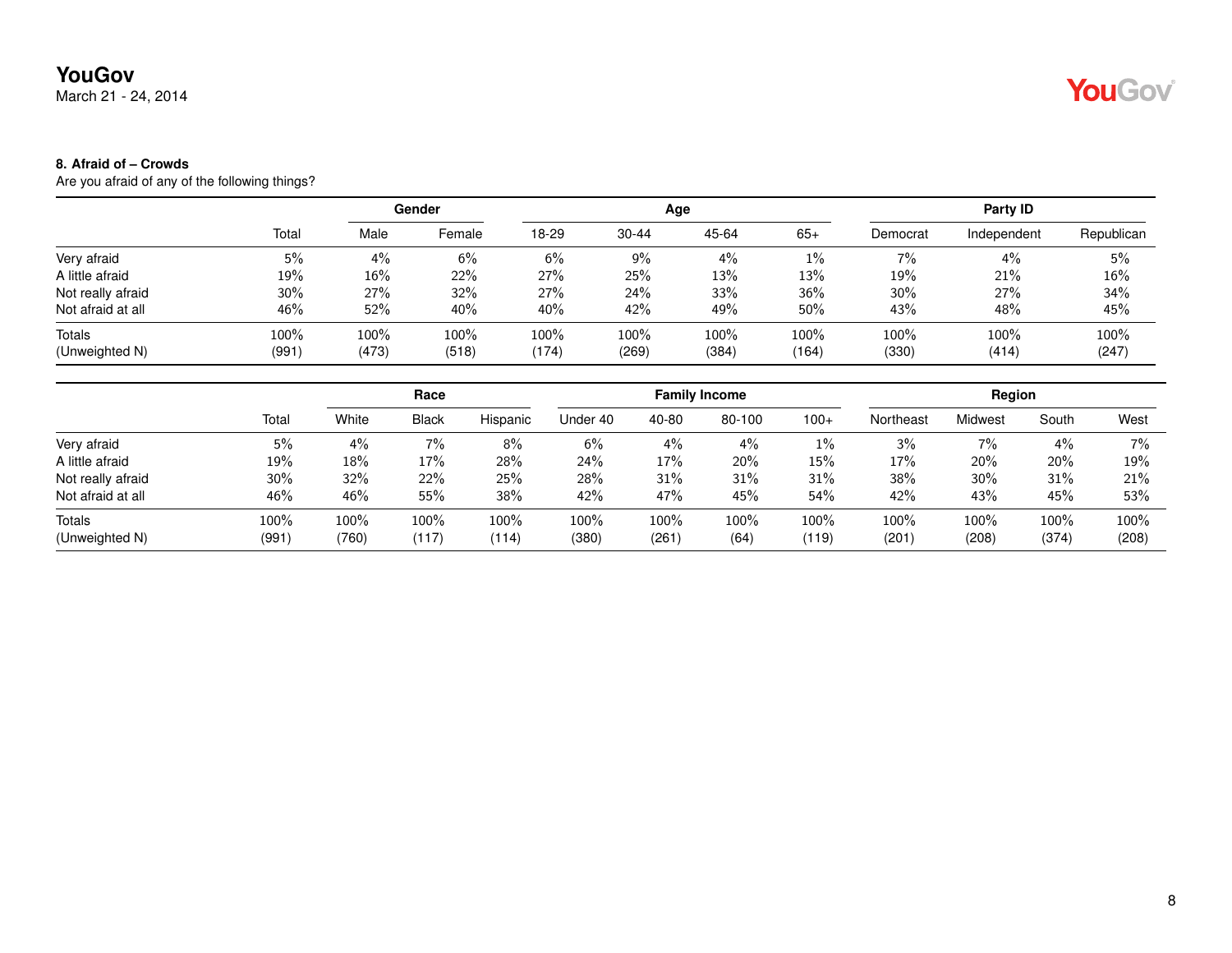March 21 - 24, 2014

# YouGov

### **9. Afraid of – Darkness**

|                   |       | <b>Gender</b> |        |       |           | Age    |       | Party ID |             |            |  |
|-------------------|-------|---------------|--------|-------|-----------|--------|-------|----------|-------------|------------|--|
|                   | Total | Male          | Female | 18-29 | $30 - 44$ | 45-64  | $65+$ | Democrat | Independent | Republican |  |
| Very afraid       | 4%    | $2\%$         | 5%     | 5%    | 6%        | $2\%$  | $2\%$ | 5%       | 4%          | 2%         |  |
| A little afraid   | 20%   | 14%           | 25%    | 32%   | 14%       | 16%    | 21%   | 19%      | 21%         | 19%        |  |
| Not really afraid | 31%   | 29%           | 32%    | 30%   | 30%       | $30\%$ | 35%   | 33%      | 25%         | 37%        |  |
| Not afraid at all | 46%   | 55%           | 38%    | 33%   | $50\%$    | 52%    | 43%   | 43%      | 50%         | 43%        |  |
| Totals            | 100%  | 100%          | 100%   | 100%  | 100%      | 100%   | 100%  | 100%     | 100%        | 100%       |  |
| (Unweighted N)    | (989) | (472)         | (517)  | (173) | (267)     | (385)  | (164) | (330)    | (412)       | (247)      |  |

|                   |       |       | Race         |          |          |        | <b>Family Income</b> |        |           | Region  |       |       |
|-------------------|-------|-------|--------------|----------|----------|--------|----------------------|--------|-----------|---------|-------|-------|
|                   | Total | White | <b>Black</b> | Hispanic | Under 40 | 40-80  | 80-100               | $100+$ | Northeast | Midwest | South | West  |
| Very afraid       | 4%    | 3%    | 5%           | 7%       | 5%       | 4%     | 4%                   | $1\%$  | 4%        | 5%      | 3%    | 3%    |
| A little afraid   | 20%   | 19%   | 22%          | 20%      | 20%      | 18%    | 20%                  | 20%    | 21%       | 19%     | 19%   | 21%   |
| Not really afraid | 31%   | 32%   | 20%          | 33%      | $30\%$   | $30\%$ | 36%                  | 30%    | 32%       | 26%     | 32%   | 33%   |
| Not afraid at all | 46%   | 46%   | 54%          | 40%      | 44%      | 48%    | 40%                  | 49%    | 44%       | 51%     | 46%   | 43%   |
| Totals            | 100%  | 100%  | 100%         | 100%     | 100%     | 100%   | 100%                 | 100%   | 100%      | 100%    | 100%  | 100%  |
| (Unweighted N)    | (989) | (758) | (118)        | (113)    | (381)    | (260)  | (64)                 | (119)  | (198)     | (207)   | (377) | (207) |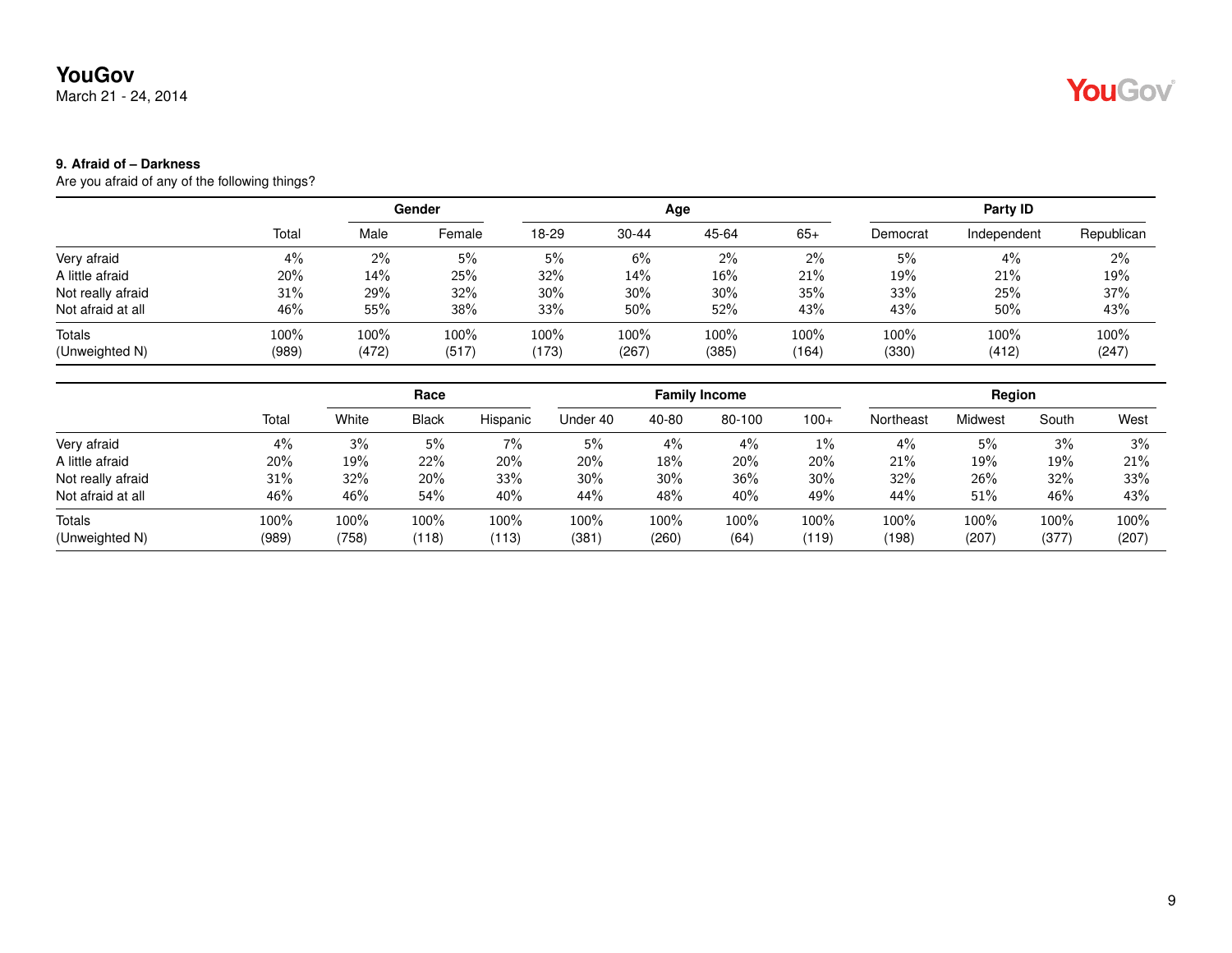March 21 - 24, 2014

## YouGov®

#### **10. Afraid of – Dogs**

|                          |               | Gender        |               |                  |               | Age           |               | Party ID      |               |               |
|--------------------------|---------------|---------------|---------------|------------------|---------------|---------------|---------------|---------------|---------------|---------------|
|                          | Total         | Male          | Female        | 18-29            | $30 - 44$     | 45-64         | $65+$         | Democrat      | Independent   | Republican    |
| Very afraid              | 3%            | $2\%$         | 4%            | 3%               | $4\%$         | 2%            | 3%            | 4%            | $2\%$         | 3%            |
| A little afraid          | 14%           | 12%           | 16%           | 13%              | 15%           | 11%           | 19%           | 15%           | 13%           | 12%           |
| Not really afraid        | 27%           | 28%           | 27%           | 29%              | 28%           | 27%           | 26%           | 25%           | 28%           | 30%           |
| Not afraid at all        | 56%           | 58%           | $54\%$        | 55%              | 54%           | 60%           | 52%           | 55%           | 57%           | 55%           |
| Totals<br>(Unweighted N) | 100%<br>(986) | 100%<br>(472) | 100%<br>(514) | $100\%$<br>(172) | 100%<br>(269) | 100%<br>(381) | 100%<br>(164) | 100%<br>(327) | 100%<br>(413) | 100%<br>(246) |
|                          |               |               |               |                  |               |               |               |               |               |               |

|                   |       |        | Race         |          |          |       | <b>Family Income</b> |        |           | Region  |       |       |
|-------------------|-------|--------|--------------|----------|----------|-------|----------------------|--------|-----------|---------|-------|-------|
|                   | Total | White  | <b>Black</b> | Hispanic | Under 40 | 40-80 | 80-100               | $100+$ | Northeast | Midwest | South | West  |
| Very afraid       | 3%    | 2%     | 8%           | 4%       | 5%       | 3%    | $4\%$                | 0%     | 1%        | 5%      | 3%    | 2%    |
| A little afraid   | 14%   | $10\%$ | $30\%$       | 18%      | 18%      | 11%   | 9%                   | $10\%$ | 15%       | 11%     | 16%   | 12%   |
| Not really afraid | 27%   | 29%    | 24%          | 25%      | 28%      | 29%   | 18%                  | 31%    | 31%       | 27%     | 27%   | 26%   |
| Not afraid at all | 56%   | 59%    | 38%          | 53%      | 49%      | 57%   | 69%                  | 58%    | 53%       | 58%     | 54%   | 59%   |
| Totals            | 100%  | 100%   | 100%         | 100%     | 100%     | 100%  | 100%                 | 100%   | 100%      | 100%    | 100%  | 100%  |
| (Unweighted N)    | (986) | (757)  | (116)        | (113)    | (378)    | (259) | (64)                 | (119)  | (199)     | (208)   | (372) | (207) |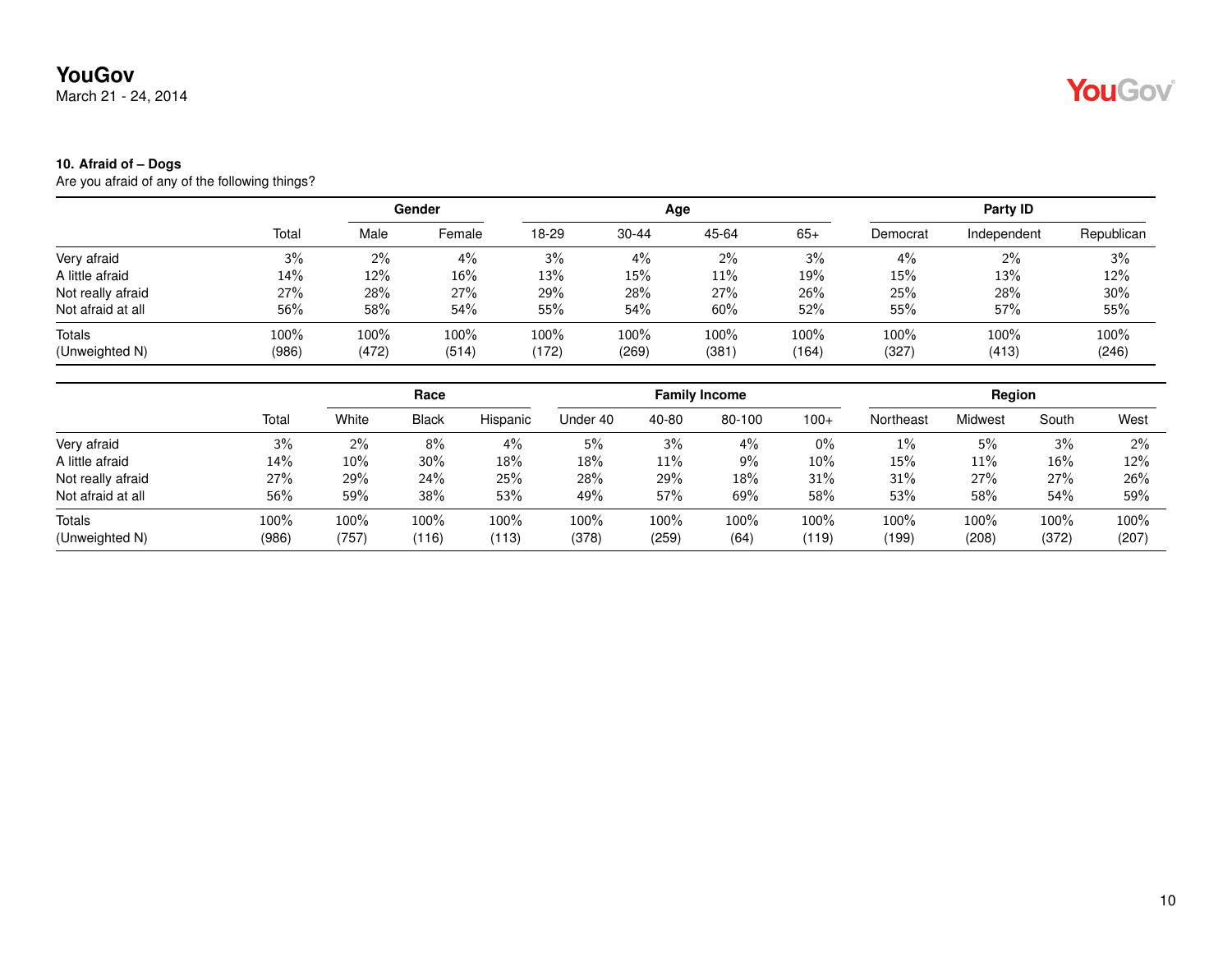March 21 - 24, 2014

## YouGov®

#### **11. Afraid of – Blood**

|                          |               |               | Gender        |               |                  | Age           |               |               | Party ID      |               |
|--------------------------|---------------|---------------|---------------|---------------|------------------|---------------|---------------|---------------|---------------|---------------|
|                          | Total         | Male          | Female        | 18-29         | $30 - 44$        | 45-64         | $65+$         | Democrat      | Independent   | Republican    |
| Very afraid              | 4%            | 4%            | 4%            | 5%            | 6%               | 3%            | 3%            | 5%            | 4%            | 3%            |
| A little afraid          | 16%           | $11\%$        | 21%           | 24%           | 15%              | 12%           | 15%           | 15%           | 16%           | 18%           |
| Not really afraid        | 30%           | 30%           | 29%           | 37%           | 28%              | 29%           | 25%           | 30%           | 27%           | 34%           |
| Not afraid at all        | 50%           | 55%           | 46%           | 35%           | 52%              | 56%           | 57%           | 51%           | 53%           | 45%           |
| Totals<br>(Unweighted N) | 100%<br>(989) | 100%<br>(474) | 100%<br>(515) | 100%<br>(171) | $100\%$<br>(269) | 100%<br>(385) | 100%<br>(164) | 100%<br>(327) | 100%<br>(416) | 100%<br>(246) |
|                          |               |               |               |               |                  |               |               |               |               |               |

|                   |        |       | Race         |          |          |       | <b>Family Income</b> |        |           | Region  |       |       |
|-------------------|--------|-------|--------------|----------|----------|-------|----------------------|--------|-----------|---------|-------|-------|
|                   | Total  | White | <b>Black</b> | Hispanic | Under 40 | 40-80 | 80-100               | $100+$ | Northeast | Midwest | South | West  |
| Very afraid       | 4%     | 4%    | 7%           | 4%       | 5%       | 3%    | 6%                   | $4\%$  | 5%        | $4\%$   | 4%    | 3%    |
| A little afraid   | 16%    | 14%   | 20%          | 23%      | 20%      | 17%   | 8%                   | $7\%$  | 13%       | 15%     | 15%   | 21%   |
| Not really afraid | $30\%$ | 31%   | 19%          | 34%      | 29%      | 33%   | 26%                  | 26%    | 36%       | 30%     | 29%   | 27%   |
| Not afraid at all | 50%    | 52%   | 53%          | 39%      | 46%      | 47%   | 60%                  | 63%    | 45%       | 51%     | 53%   | 49%   |
| Totals            | 100%   | 100%  | 100%         | 100%     | 100%     | 100%  | 100%                 | 100%   | 100%      | 100%    | 100%  | 100%  |
| (Unweighted N)    | (989)  | (759) | (116)        | (114)    | (379)    | (262) | (64)                 | (119)  | (198)     | (207)   | (376) | (208) |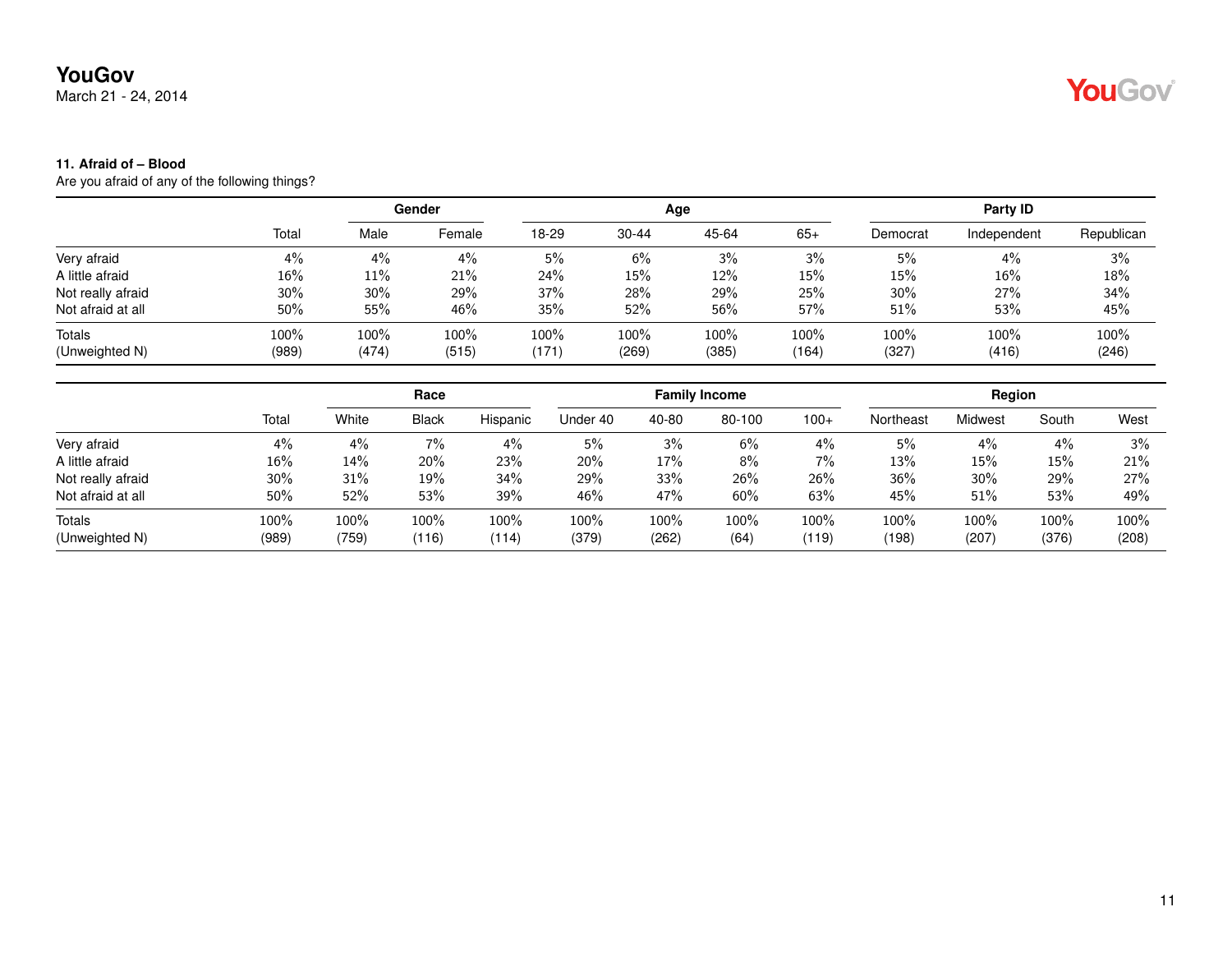March 21 - 24, 2014

# YouGov®

### **12. Afraid of – Clowns**

|                   |       |       | Gender |       |           | Age   |       |          | Party ID    |            |
|-------------------|-------|-------|--------|-------|-----------|-------|-------|----------|-------------|------------|
|                   | Total | Male  | Female | 18-29 | $30 - 44$ | 45-64 | $65+$ | Democrat | Independent | Republican |
| Very afraid       | 5%    | 5%    | 5%     | 13%   | 6%        | $1\%$ | $1\%$ | 3%       | 5%          | 7%         |
| A little afraid   | 8%    | 6%    | 11%    | 18%   | $9\%$     | 4%    | 4%    | 8%       | 8%          | 9%         |
| Not really afraid | 15%   | 14%   | 16%    | 20%   | 17%       | 14%   | 8%    | 17%      | 13%         | 17%        |
| Not afraid at all | 72%   | 76%   | 68%    | 49%   | 68%       | 81%   | 87%   | 71%      | 75%         | 67%        |
| Totals            | 100%  | 100%  | 100%   | 100%  | $100\%$   | 100%  | 100%  | 100%     | 100%        | 100%       |
| (Unweighted N)    | (985) | (471) | (514)  | (173) | (268)     | (382) | (162) | (327)    | (412)       | (246)      |

|                   |       |       | Race         |          |          |       | <b>Family Income</b> |        |           | Region  |       |       |
|-------------------|-------|-------|--------------|----------|----------|-------|----------------------|--------|-----------|---------|-------|-------|
|                   | Total | White | <b>Black</b> | Hispanic | Under 40 | 40-80 | 80-100               | $100+$ | Northeast | Midwest | South | West  |
| Very afraid       | 5%    | 5%    | 2%           | 8%       | 7%       | 4%    | 5%                   | 2%     | 4%        | 8%      | 3%    | 5%    |
| A little afraid   | 8%    | 8%    | 6%           | 14%      | 9%       | 9%    | 8%                   | 5%     | 6%        | 11%     | 9%    | 7%    |
| Not really afraid | 15%   | 16%   | 11%          | 15%      | 16%      | 18%   | 10%                  | 10%    | 18%       | 16%     | 13%   | 16%   |
| Not afraid at all | 72%   | 72%   | 81%          | 63%      | 68%      | 68%   | 77%                  | 83%    | 73%       | 65%     | 75%   | 72%   |
| Totals            | 100%  | 100%  | 100%         | 100%     | 100%     | 100%  | 100%                 | 100%   | 100%      | 100%    | 100%  | 100%  |
| (Unweighted N)    | (985) | (758) | (114)        | (113)    | (378)    | (259) | (64)                 | (119)  | (199)     | (207)   | (371) | (208) |